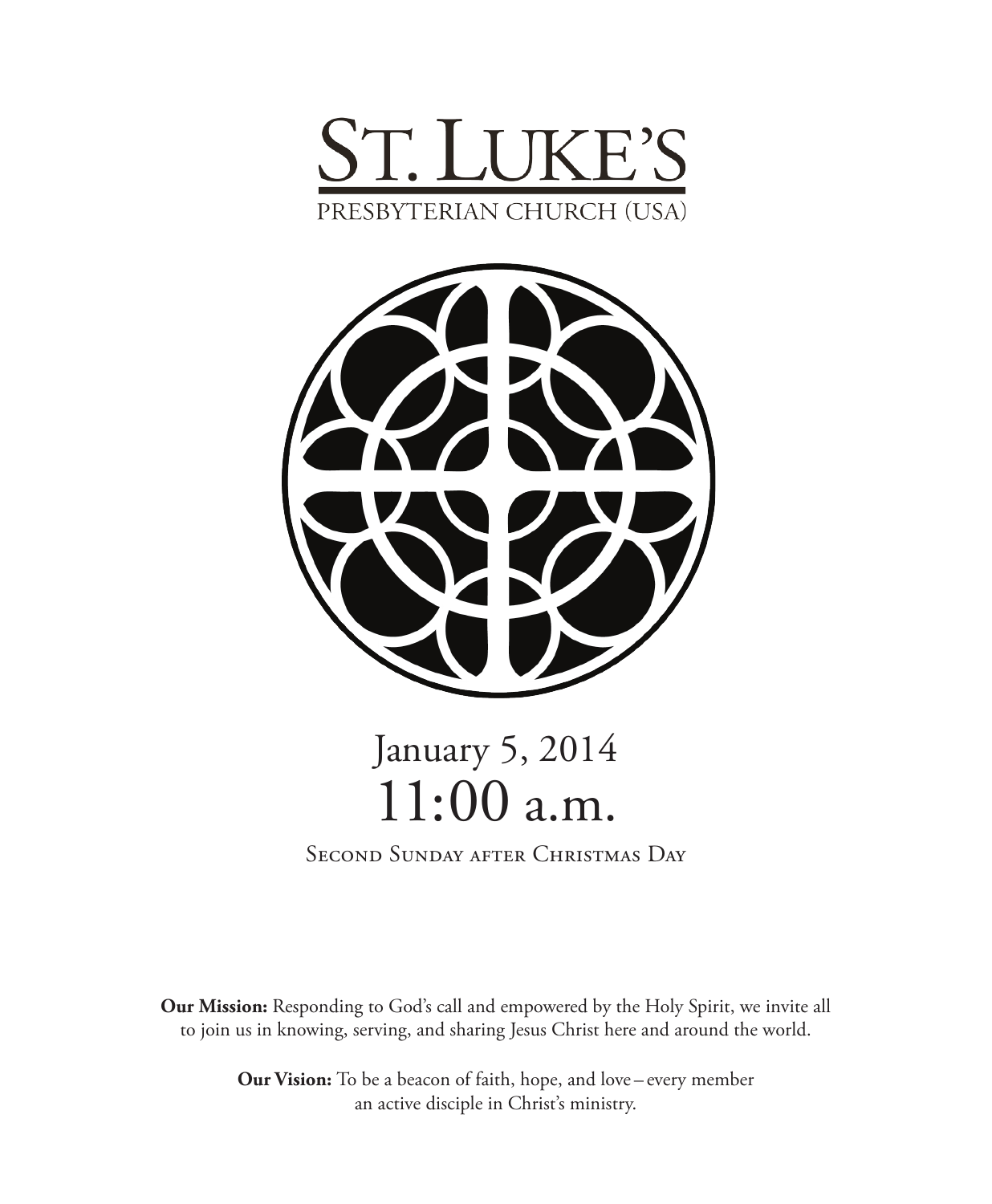

# St. Luke's

PRESBYTERIAN CHURCH (USA) 1978 Mt. Vernon Road Dunwoody, Georgia 30338-4617 770-393-1424 www.slpres.org

8:30 a.m. Chapel Communion Service 9:30 a.m. Sunday School 11:00 a.m. Sanctuary Worship Service *Nursery provided for all services and Sunday School*

> OFFICE HOURS: Mon. - Fri., 8:30 a.m. - 4:30 p.m.

Dr. Jason Whitener, Pastor Rev. Shannon Dill, Associate Pastor Rev. Phil Brown, Associate Pastor Dr. E. Moss Robertson, Pastor Emeritus

**That All May Worship:** St. Luke's strives to be a welcoming church for all. Assistive hearing devices, large print hymnals, large print bulletins and pew cushions are available. Please contact an usher for further assistance.

**Parents:** During the worship service, if necessary, the parlor is a comfortable place to be with your child and still see the service. Children's Worship Notebooks are available for all ages on the shelves in the Narthex (Sanctuary lobby), along with activity sheets pertaining to today's scripture. An usher can assist you.

January 5, 2014 Second Sunday after Christmas Day

*The flowers are given to the Glory of God and in celebration of the 65th Wedding Anniversary of Dr. Lou and Lila Jean LaMotte on December 31, 2013.*

# SERVING TODAY

## **Acolytes**

| Communion Servers Dave Elkins, Captain;             | Rosemary Armstrong-Burton, Steve Klein, |
|-----------------------------------------------------|-----------------------------------------|
| Ellen and John Massey, Mary Nielsen, Jennifer Price |                                         |
| Chancel GuildRob and Sarah Caverhill                |                                         |
| Continental Breakfast Niki Rabren                   |                                         |
|                                                     |                                         |
|                                                     |                                         |

# WELCOME, GUESTS!

We are delighted you are worshiping with us! As a guest, you are invited to:

- 1. During the **Celebration of Community**, please print the requested information on the Friendship Pad and pass the Friendship Pad down the pew.
- 2. After the worship service, please join Deacon Rebecca Strickland, Elder Parker Cutler, and our Pastors in the Narthex (Sanctuary lobby). They will answer questions and provide you with a Guest Packet and a loaf of bread lovingly made by St. Luke's member, Cindy Nunez.
- 3. If you are interested in learning more about St. Luke's or are interested in joining, please contact Jason Whitener: jasonwhitener@slpres.org or 770-393-1424, ext. 223.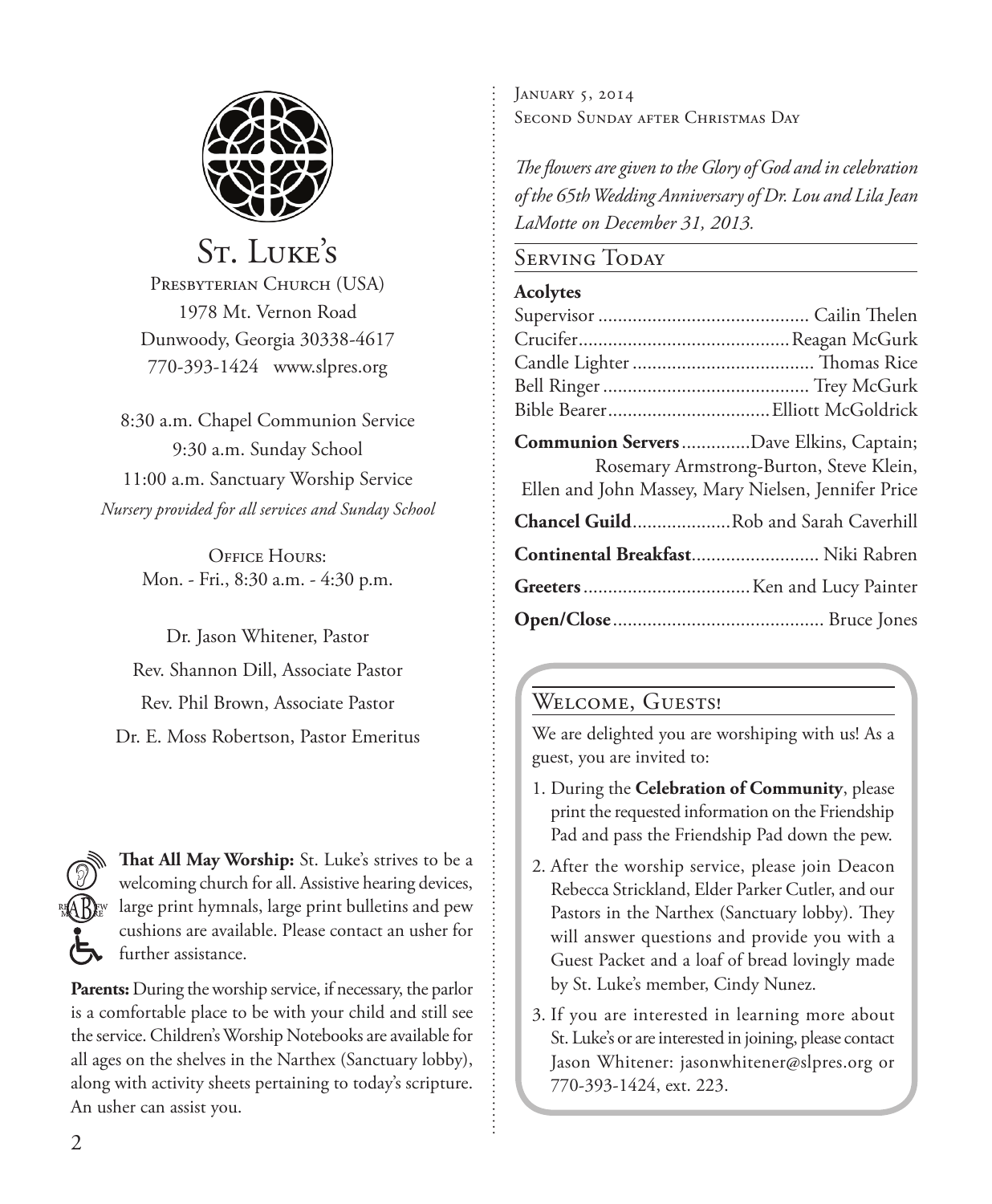# We Assemble in God's Name

# **In Preparation for Worship**

"Nothing packs up and leaves town quicker than the Christmas spirit. On this Second Sunday after Christmas we begin to ask ourselves, Why? Why the tinsel and bells, why the presents and parties? There must be more. Yes, there is much more... God has not left us alone to our own devices, nor are we left without meaning and direction for our lives... We are part of God's great enterprise of redemption, reconciliation, and healing of God's broken world." *William L. Self*

### **Gathering Prayer of Adoration Phil Brown and Contract Contract Contract Phil Brown Phil Brown**

|                                 | Prelude on the Introit for the Epiphany / Maurice Duruflé                                            |
|---------------------------------|------------------------------------------------------------------------------------------------------|
| * Call to Worship               | Jeremiah 31                                                                                          |
|                                 | Leader: Hear the word of the Lord, all nations, and declare it in the coastlands far away.           |
|                                 | People: They shall come and sing aloud on the height of Zion; they shall be radiant over the         |
| goodness of the Lord.           |                                                                                                      |
|                                 | Leader: I will turn their mourning into joy; I will comfort them, and give them gladness for sorrow. |
|                                 | People: For thus says the Lord: proclaim, give praise, and say, "Save, O Lord, Your people, the      |
| remnant of Israel."             |                                                                                                      |
| Let us worship God!             |                                                                                                      |
| * Processional Hymn #59         | While Shepherds Watched                                                                              |
| <b>Celebration of Community</b> | Jason Whitener                                                                                       |
|                                 |                                                                                                      |

# **Call to Prayer**  \*

Leader: The Lord be with you. **People: And also with you.** Leader: Let us pray.

#### **Prayer of Confession**  \*

**Invitation to Confession** \*

 **Gracious God, You chose us in Christ before the foundation of the world to be holy and blameless, yet we do not love our brothers and sisters as He taught. You destined us for adoption as Your children through Jesus Christ, yet we take our status for granted and fail to obey Christ when He calls us to follow. With all wisdom and insight You have made known to us the mystery of Your will, yet we stubbornly refuse to study Your Word. Forgive our sin, O God, and help us set our hope on Christ that we may live for the praise of His glory. Amen.**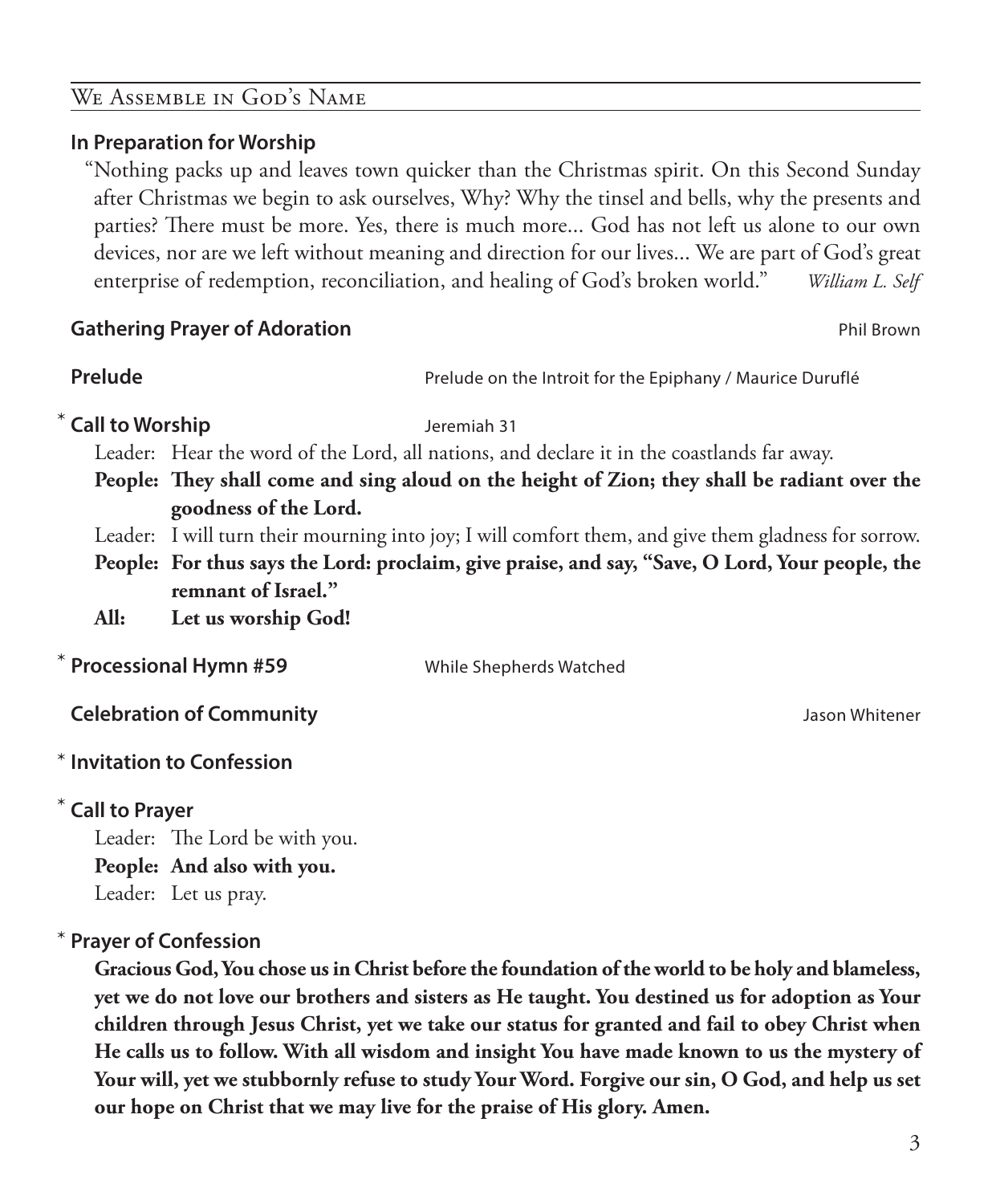# **Assurance of Forgiveness** \*

# **Gloria Patri** \*

 **Glory be to the Father, and to the Son, and to the Holy Ghost; as it was in the beginning, is now, and ever shall be, world without end. Amen. Amen.** 

# WE HEAR GOD'S WORD PROCLAIMED

**Tell Us Our Story** Catherine Anne Thomas Catherine Anne Thomas Catherine Anne Thomas Children are always welcome to stay in worship. However, parents may take your child(ren) to the nursery. Parents of children in pre-k, kindergarten, and first grade may take them to the Faithful Friends Class in Room 121.

### **Old Testament Reading** Psalm 147:12-18 Carol Sweigert

Leader: The Word of the Lord. **People: Thanks be to God.** 

## **Anthem** A New Year Carol / Benjamin Britten Chancel Choir

 Here we bring new water from the well so clear, for to worship God with, this happy New Year. Sing levy-dew, sing levy-dew, the water and the wine, the seven bright gold wires and the bugles that do shine. Sing reign of Fair Maid, with gold upon her toe; open you the West Door and turn the Old Year go. Sing reign of Fair Maid, with gold upon her chin; open you the East Door and let the New Year in. *Walter de la Mare*

| <b>New Testament Reading</b>  | Ephesians 1:4-14 |            |
|-------------------------------|------------------|------------|
| Leader: The Word of the Lord. |                  |            |
| People: Thanks be to God.     |                  |            |
| Sermon                        | God Chooses You  | Phil Brown |

WE RESPOND TO GOD'S WORD

\* Statement of Faith

**Confession of 1967 / 9.15** Shannon Dill

 **God's sovereign love is a mystery beyond the reach of man's mind. Human thought ascribes to God superlatives of power, wisdom, and goodness. But God reveals His love in Jesus Christ by showing power in the form of a servant, wisdom in the folly of the cross, and goodness in receiving sinful men. The power of God's love in Christ to transform the world discloses that the Redeemer is the Lord and Creator who made all things to serve the purpose of His love.**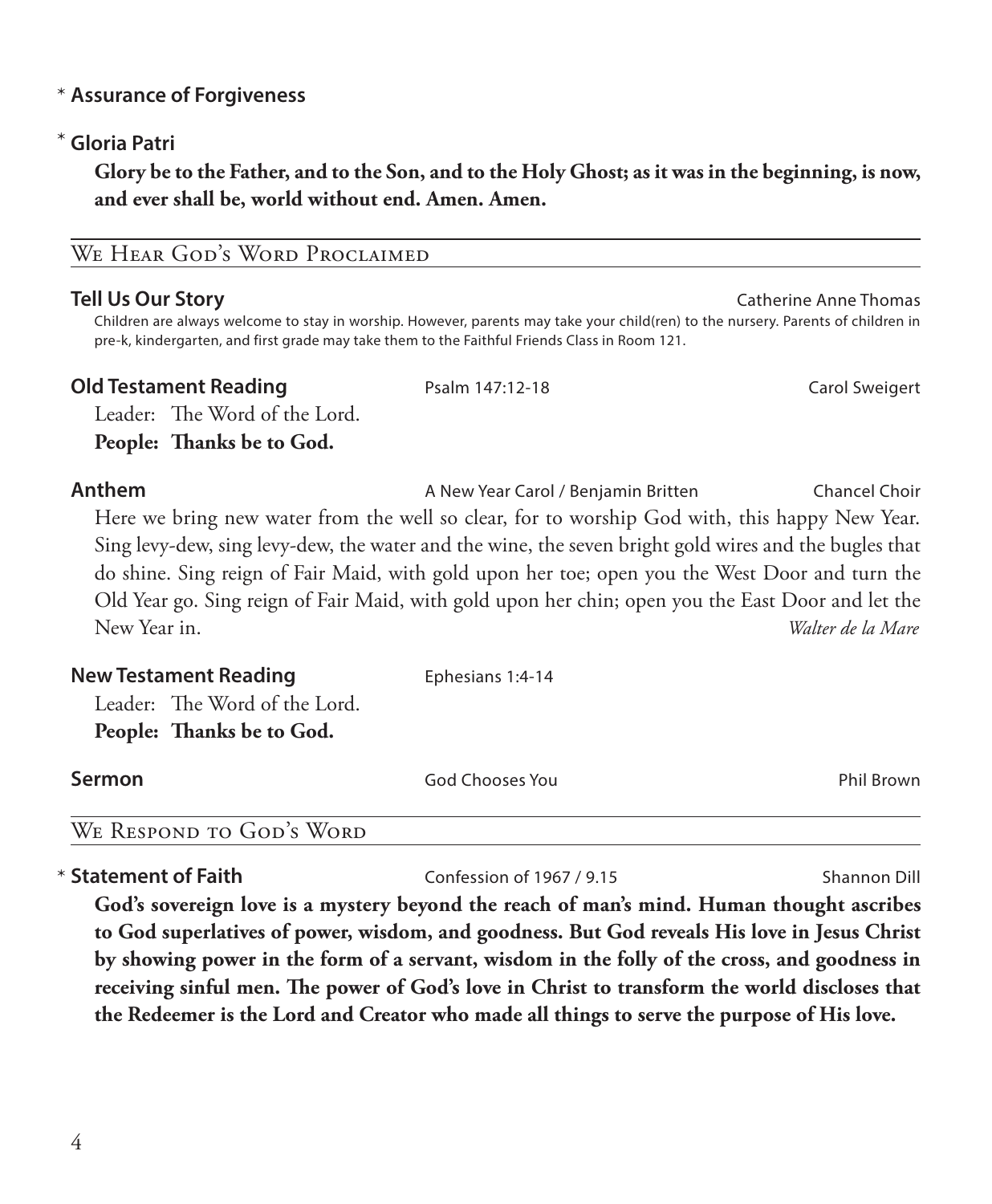# **Doxology** \*

 **Praise God, from Whom all blessings flow; Praise Him, all creatures here below; Praise Him above ye heavenly host; Praise Father, Son and Holy Ghost. Amen.**

# **The Lord's Supper**

 When coming forward for Communion, please kneel at the closest available space to the center aisle. If you would like to be served where you are sitting, please raise your hand as the communion servers come down the center aisle and you will be served by intinction (dipping the bread in the cup). Everyone is invited to participate in the sacrament. Children who have discussed the sacrament with their parents and/or a pastor are welcome. A server with gluten-free bread will be standing toward the center aisle on the pulpit side of the communion rail. If you prefer gluten-free bread, please indicate your preference to this server. Parents, please note the center rings of the communion are filled with wine. Only the outer ring is filled with grape juice.

# **Communion Music**

# **Morning Prayer & The Lord's Prayer**

 **Our Father Who art in heaven, hallowed be Thy name. Thy kingdom come, Thy will be done, on earth as it is in heaven. Give us this day our daily bread; and forgive us our debts, as we forgive our debtors; and lead us not into temptation, but deliver us from evil. For Thine is the kingdom and the power and the glory, forever. Amen.**

| WE GO IN GOD'S NAME |                                                 |
|---------------------|-------------------------------------------------|
| * Sending Hymn #339 | Be Thou My Vision                               |
| * Benediction       |                                                 |
| * Postlude          | Postlude on "Hyfrydol" / Ralph Vaughan Williams |
|                     |                                                 |

**WORSHIP NOTE:** The New Year Carol was included by Walter de la Mare in his anthology of poems for children, *Tom Tiddler's Ground*  (1931). In 1936, Benjamin Britten composed a tune for it. The "levy dew" in the chorus may be a corruption of either Old English levedy ("lady") or French Levez à Dieu ("Raise to God"), used for the elevation of the host at communion. The latter also explains the water and the wine in the following words. The "seven bright gold wires" might be the strings of a golden harp.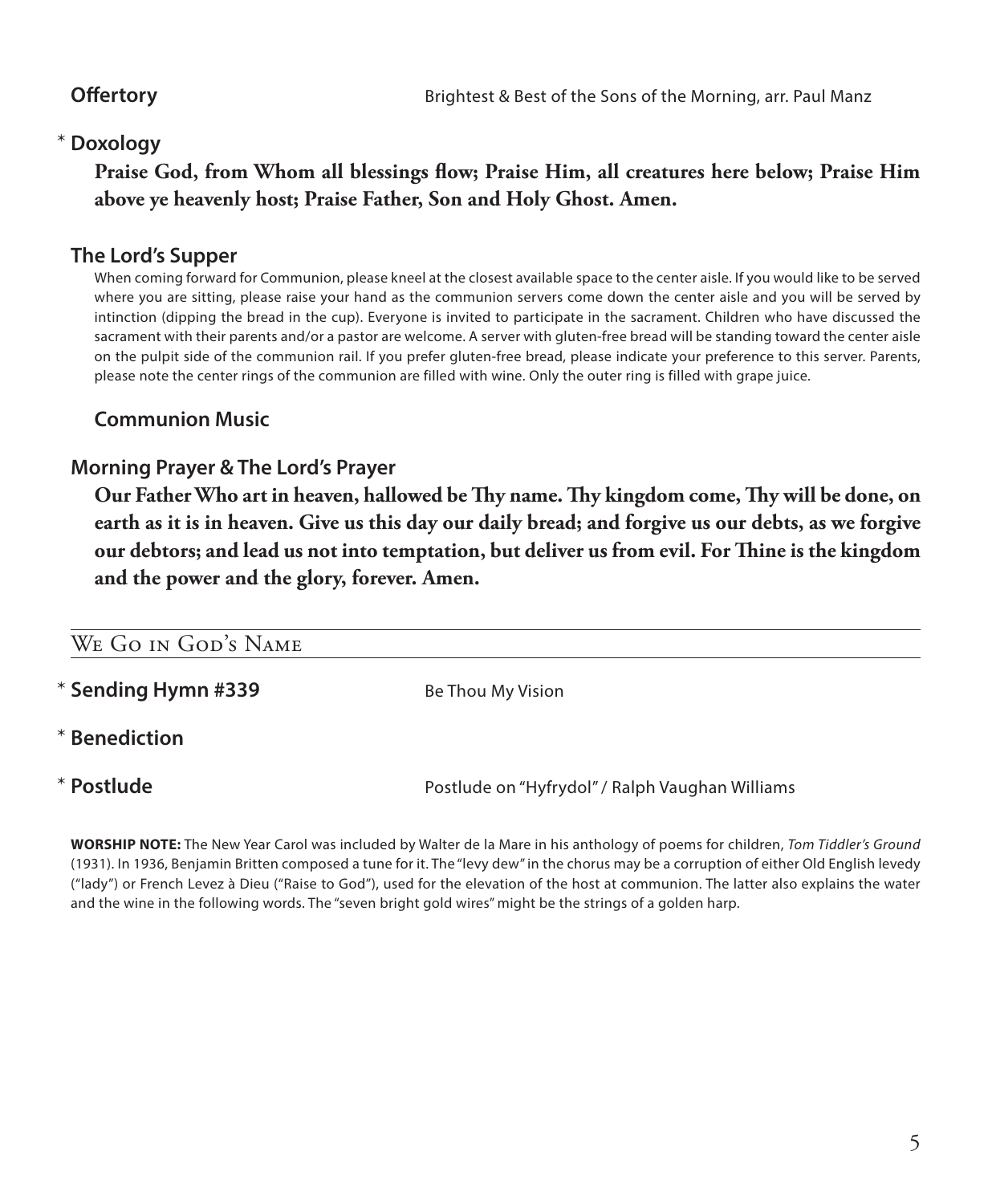## KNOW

#### **Adult Sunday School ~ 9:30-10:30 a.m.**

**Contact:** Shannon Dill, shannondill@slpres.org; 770-393-1424 ext. 229.

**Faith Foundations**, Room 232: We are studying the Gospel of Matthew with emphasis on the Church as an earthly manifestation of the kingdom of God.

**FINCH** (Families in Christ), Room 203: This class brings together parents and adults to learn and grow in their faith and their ability to share that faith with their families.

**The New Testament, The Historical Jesus,** Room 145, Parlor

**Seasons of the Spirit,** Room 231-233: A biblicallybased discussion class following the revised common Lectionary.

**Soul Food, Finding Sustenance for Faithful Living,** Room 235: Fellowship, study and discussion on a range of topics related to spirituality in our lives. The "Thoughtful Christian" curriculum provides the source material for this class.

#### **News from SPLASH! Children's Ministries**

**Contact:** Catherine Anne Thomas, cathomas@slpres.org, 770-393-1424 ext. 228.

**Jan. 24, Movie Night** in the Great Hall, 6:30 p.m.: We'll be watching Monsters University; wear your pajamas, and bring a picnic, and join the fun!

We need volunteer teachers for **Faithful Friends,** our worship education class for PreK, K and first graders. See Catherine Anne for details.

#### **Youth Connection (SLYC)**

**SLYC Contact:** Phil Brown, philbrown@slpres.org; 770-393-1424 ext. 238.

**Youth Sunday School:** Sundays, 9:30-10:30 a.m. in the Youth rooms

Youth Choir: Sundays, 7-8 p.m., Choir Room.

**Confirmation information** has been sent out to our 8th graders. Questions? Contact Phil Brown.

**Jan. 12:** Sunday night youth group resumes. Join us 5-7 p.m. for a Youth and Parent potluck and Summer trip informational meeting

**Jan. 19, preparations for Tartan Trot:** we will deliver note cards about the race to the neighborhood around the church. Bring a flashlight and wear reflective clothing. Also, we need some extra parent help this evening while we are out and about. If you can help drive a group of youth around the neighborhood that would be great.

**Jan. 26:** pack race bags for the Tartan Trot.

**Jan. 27:** Summer Trip registrations and deposits due.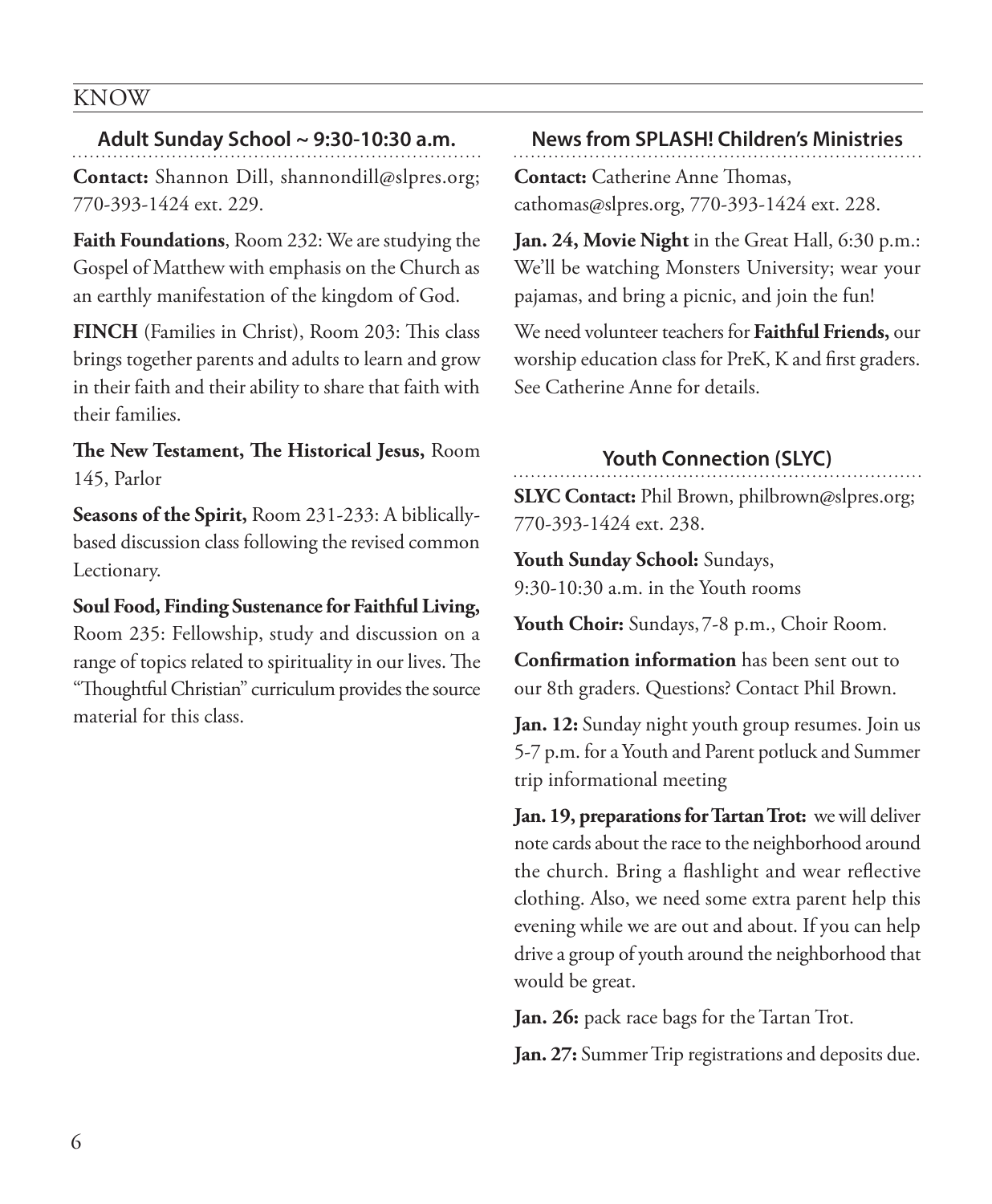### KNOW

**Mark Your Calendars for the 2014 Women's Retreat:** We will gather together on Friday afternoon, March 14, and return home on Sunday, March 16, 2014. Details will be coming in January so mark your calendars and plan to join us.

#### **St. Luke's Presbyterian Women (SLPW)**

**SLPW Contact:** Ellen Womack, Moderator, epwomack@bellsouth.net; 770-913-0314.

#### **J a n ua ry , 2014**

**Circle item:** Gloves and money for MARTA Breeze Cards for Crossroads Community Ministry

**Book Study:** "Namesake: When God Rewrites Your Story" by Jessica LaGrone

**Lesson:** Chapter 4: "Remember that God is Always at Work" (Naomi)

**SCHEDULE** 

|                   | .         | (All Circle meetings are held in the Parlor, Rm. 145) |
|-------------------|-----------|-------------------------------------------------------|
| Jan. 6<br>Monday  | 9:30 a.m. | Circle 1                                              |
| Jan. 6<br>Monday  | 7:30 p.m. | Night Circle                                          |
| Jan.7<br>Tuesday  | 9:30 a.m. | Circle 2                                              |
| Jan. 26<br>Sunday |           | Sandwich Project                                      |

**Men's Bible Study:** Meets every Friday, year round, 6:40-8 a.m. in the Parlor, Room 145, and is led by Dave Elkins. Gather with other men before you start your day to share in Bible study and fellowship. We are studying First John.

**FEAST for ALL!** Register now for our Wednesday night fellowship and learning program, which begins **Wed., Jan. 15**. Please leave your completed registration form and payment in the picnic basket in Sheppard Hall or in Liz Catlett's mailbox. Note the family dinner deal! More details are in the brochures which can be found on our website, www.slpres.org, in the lobby, in the narthex, or in the Sheppard Hall lobby. Don't forget: you can also sign up for dinner weekly on the blue pew cards, or call Sally Hawkins in the church office by noon on Monday.

**Visit St. Luke's Library!** The library elves have gathered up all the Christmas books for your convenience. From stories to read to kids to adult books of all kinds, there is something for everyone.



**Tartan Trot needs you! It's not too late.** Please sign up to run, walk, sponsor and/or volunteer! Registration forms are available in the lobby or online at tartantrot. com. To volunteer, sign up in the lobby or contact Jennie Burroughs or Krissy Williams. For sponsorship questions contact Laura Singley.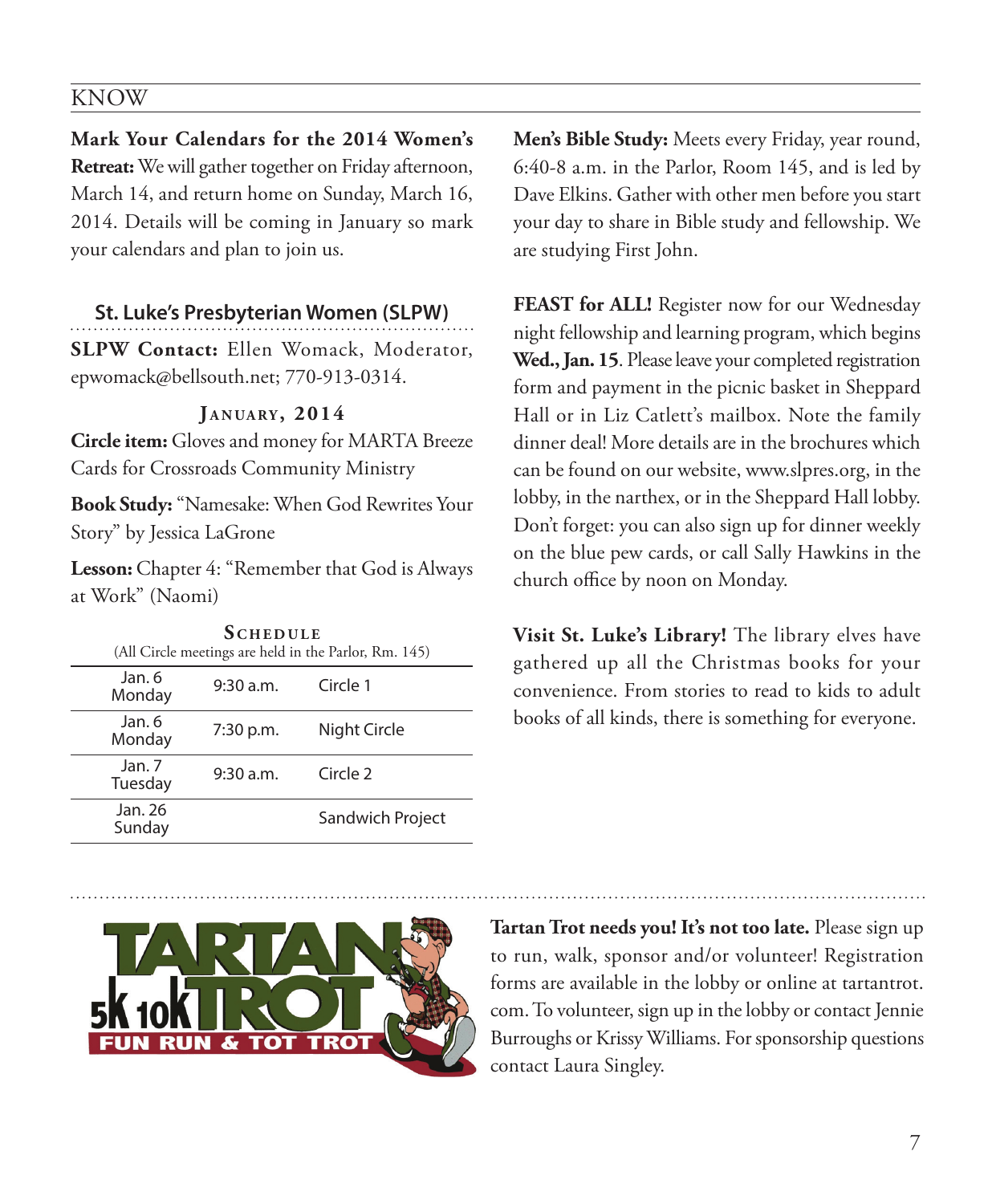# SHARE

**Next Men's Breakfast is at 8:00 on Jan. 11, 2014.**  All St. Luke's men and their guests are welcome to come and enjoy an excellent breakfast and program. Fran Millar, Tom Taylor and Wendell Willard will join us and share their insights into what is ahead for the 2014 legislative session in Georgia. It is truly a privilege and and an honor to have them be a part of our program each year. Plan to attend this triple treat event: delicious food, good Christian fellowship and stimulating learning. You will leave the church feeling energized and informed. Questions? Please contact Daryl Moore: 404-993-6203 ddmoore@yahoo.com

### **Marriage Enrichment Group**

New couples or couples with questions may contact Kimey and Mark Reed at kimeyreed@gmail.com or 404-441-8614.

| Jan. 26    | FINCH / Rm. 203<br>5:00-6:30 p.m.<br>(Childcare available 4:45-6:30 p.m.) |
|------------|---------------------------------------------------------------------------|
| Feb. 14-16 | Marriage retreat (see below)                                              |
| March 16   | FINCH / Rm. 203<br>5:00-6:30 p.m.<br>(Childcare available 4:45-6:30 p.m.) |

**Better Marriages Getaway Weekend:** Registration is underway for the Better Marriage Getaway Weekend, "Pathways to the Heart," **Feb. 14-16,** 2014, at the Sea Palms Resort in St. Simons Island, GA. Registration fee is \$225 per couple before Jan. 13, then \$255. The hotel room is booked separately at \$129 per night. Registration forms can be found at www.BetterMarriagesGA.org or contact Kimey and Mark Reed at kimeyreed@gmail. com or 404-441-8614. This would be a fantastic Valentine's gift.

**OWLS (Older, Wiser, Loving Seniors) Meeting, January 28:** Join us at 11:30 a.m., Tuesday, Jan. 28. We start with lunch at \$7 per plate as usual. Our speaker is Jeff Clemmons, who will share with us the History of Rich's Department Store, headquartered in Atlanta from 1867 until 2005 when it was replaced by Macy's. Please RSVP on the sign-up sheet on the lobby bulletin board.

**The Worship Exploratory Task Force:** We are engaged in ongoing discussions on how we can better serve our congregants in worship and we want to hear from you! Please contact a member of the committee or Bruce Jones, chair: stratocaster2@comcast.net or 404-304-5346, with your comments, concerns, and suggestions. Members of the committee are Mary Louise Connor, Parker Cutler, Debi Elkins, Jim Giesler, Jill Hudson, Tom Loftis, Clair Maxwell, Wendy Moreland, Paula Morris, Roby Price, Kimey Reed, Edna Schell, Jim Schell and Jason Whitener.

**2014 Flowers:** To give flowers in memory or in honor of someone or for a special event, sign up now! Cost is \$80. The calendar is located on the main lobby bulletin board. Questions? Call Celeste Fischer, 404-434-8099 or Faye Cashwell, 770-409-1960.

**Mark Your Calendar: Annual Chili Dinner!** This fun, adults-only event is scheduled for Saturday, **Jan. 25**. A sign-up poster will be in the lobby later in January, but we wanted to make sure you save the date! It will be held from 6:30 - 9:00 p.m. at the home of Mary and Billy Martin. Cost is \$7.50 per person. Chili with all the fixings, appetizers, desserts and drinks will be provided. This is hosted by the Martins and the Cashwells.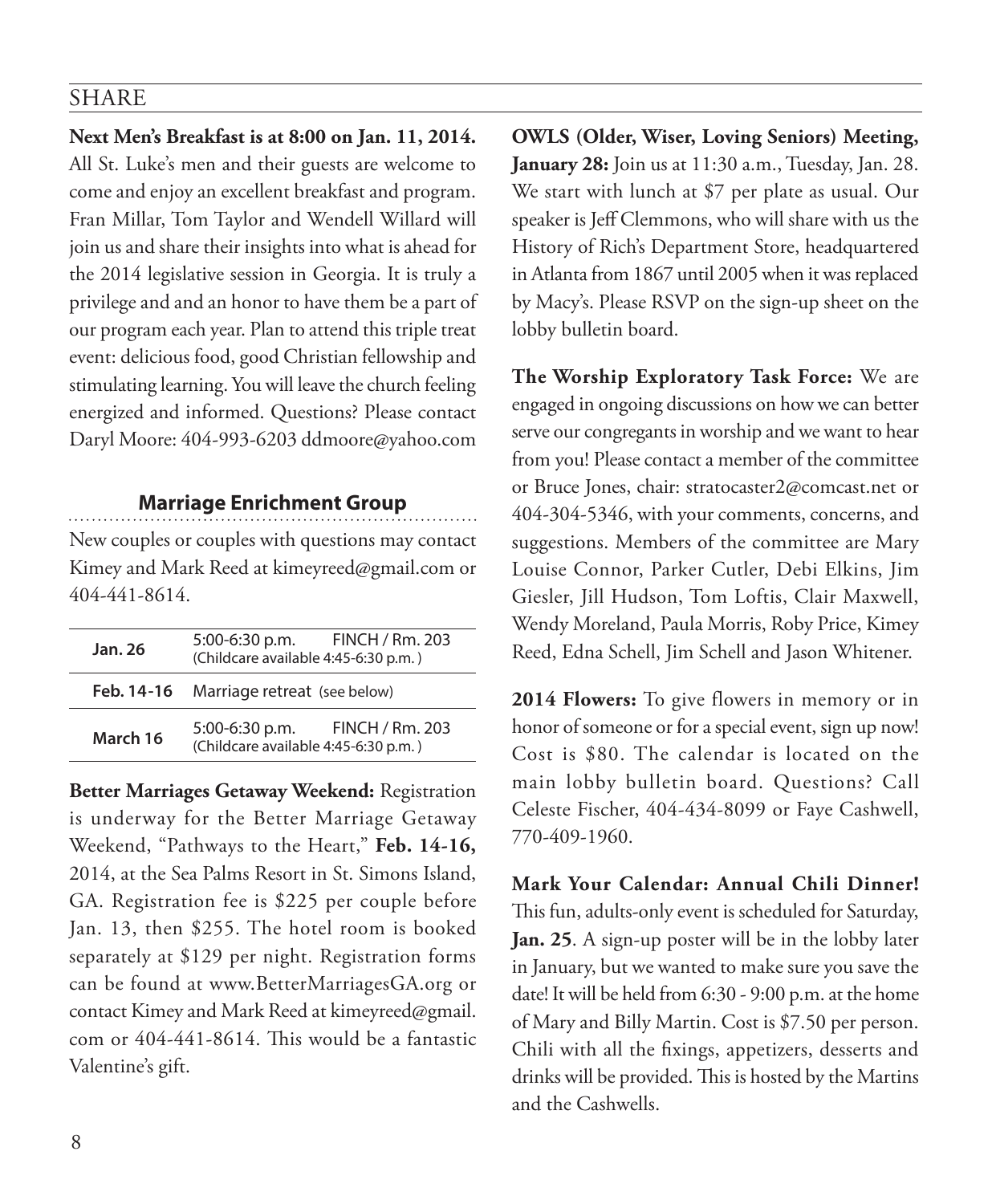# SHARE

# **From the Choir Loft**

**Thank you choirs for a wonderful season of great music in worship!** Make your New Year's resolution now to join us in 2014. Contact Clair Maxwell (clairmaxwell@slpres.org or 770-393-1424 ext. 227) about participating and sharing your musical gifts.

**Chancel Choir** *resumes Jan. 8* adults Wednesdays, 7:30-9 p.m.

**Festival Ringers** *resumes Jan. 8* youth & adults Wednesdays, 6:15-7:15 p.m.

**Youth Choir** *resumes Jan. 12* 6th-12th grades Sundays, 7-8 p.m.

**Westminster Choir** *resumes Jan. 15* 2nd-5th grades Wednesdays, 5-5:45 p.m.

**Cherub Choir** *resumes Jan. 15* 4 years -1st grade Wednesdays, 5:15-5:45 p.m.



Returning to St. Luke's Presbyterian Church, Russian School #1 presents:

# Nadir Khashimov Today at 4:00 p.m.

Nadir Khashimov is a virtuoso violinist and the owner of a violin made by the famous French luthier, J.B. Vuillaume. He is the winner of many prestigious international violin competitions, and has performed with the world's leading orchestras. Nadir was born in 1990 in Uzbekistan and is a graduate from Uspensky School of Music, class of Dr. V. Khashimov. His amazing talent, virtuoso performance, deep understanding of music, and personal charm make him unforgetable!

Khashimov will perform with another winner of the Liszt Competition, pianist Alexander Ullman. Both musicians combine a busy tour schedule with studying at the Curtis Institute of Music. *A donation will be taken at the entrance.*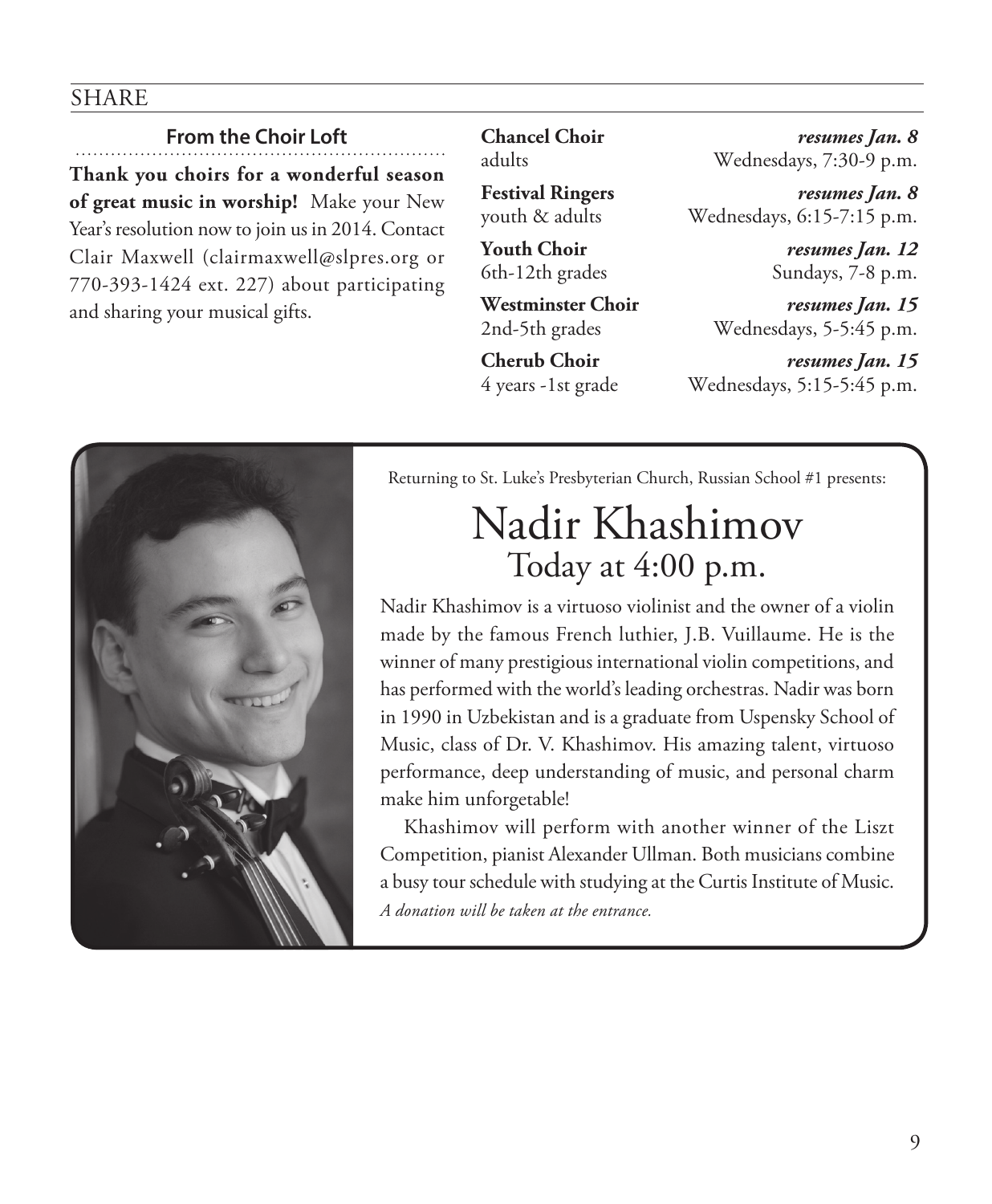# SERVE

**Buy Some, Share One:** St. Luke's ongoing food drive supports local organizations. You can help fill the pantry by buying an extra non-perishable item every time you go to the grocery store, and placing your donation in the carts in the main lobby. We are now collecting for the Community Assistance Center. The most needed items are canned meats such as chicken and tuna, peanut butter, jelly, cereal, rice, canned vegetables, cereal and toilet paper.

**Volunteers Needed to Provide Dinner at IOH:** 

Interfaith Outreach Home (IOH) provides transitional housing for homeless families. St. Luke's provides and delivers a meal on the third Thursday of each month. Reimbursement for IOH meals is budgeted. This typically involves approximately 10 adults and 15 children. If you, your family, or group are willing to provide and serve a meal for IOH, please put your name on the sign-up sheet on the lobby bulletin board or contact Al Bridges at 770-394-6581. We still need someone to sign up for the dinner on May 15, 2014. If you would like to help with a dinner for another night, please contact the person already signed up.

**Looking to serve your church?** There is a need for those willing to serve in a friendly and welcoming way as ushers. Duties include greeting everyone, passing out bulletins, taking up the offering, directing congregants during communion, and tidying up after worship. Questions? Contact John Tienken, 770-394-1104, tienkenj@gmail.com.

**Share a Dinner at Journey Night Shelter:** St. Luke's provides dinner on the fourth Sunday of the month for 26 homeless men at Journey (formerly Druid Hills). Volunteers are needed for each month, from now through August 2014. The following dates in 2014 are still available: April 27, May 25, June 27, July 27. If you, your family, or group are willing to provide a meal one month, please sign up on the sheet on the lobby bulletin board or you may call Al Bridges at 770-394-6581.

**Looking for a great way to meet other St. Luke's members while serving our congregation?** St. Luke's meal ministry provides meals for families or individuals who are recovering from a recent surgery or illness, suffering from the loss of a loved one, or celebrating the birth or adoption of a new baby. If you are interested in delivering a meal to a congregation member or would like more information, please contact Krissy Williams at bkcook71@yahoo.com.

**Helping Hands:** This ministry matches short term or emergent needs in the congregation with available resources. Could you use your time and talent to assist someone in the congregation? Examples are setting up or assisting with a computer, driving a member to an appointment, helping change light bulbs. If this interests you, contact Billy Martin, billybeer214@yahoo.com or 770-441-0373. If you need the Helping Hands team, contact your Deacon.

# Today after the 11:00 service:

We sure could use some helping hands to "undecorate" the church today. If you have a few minutes to spare, please meet Jan Slater at the front of the sanctuary after the service. Thank you!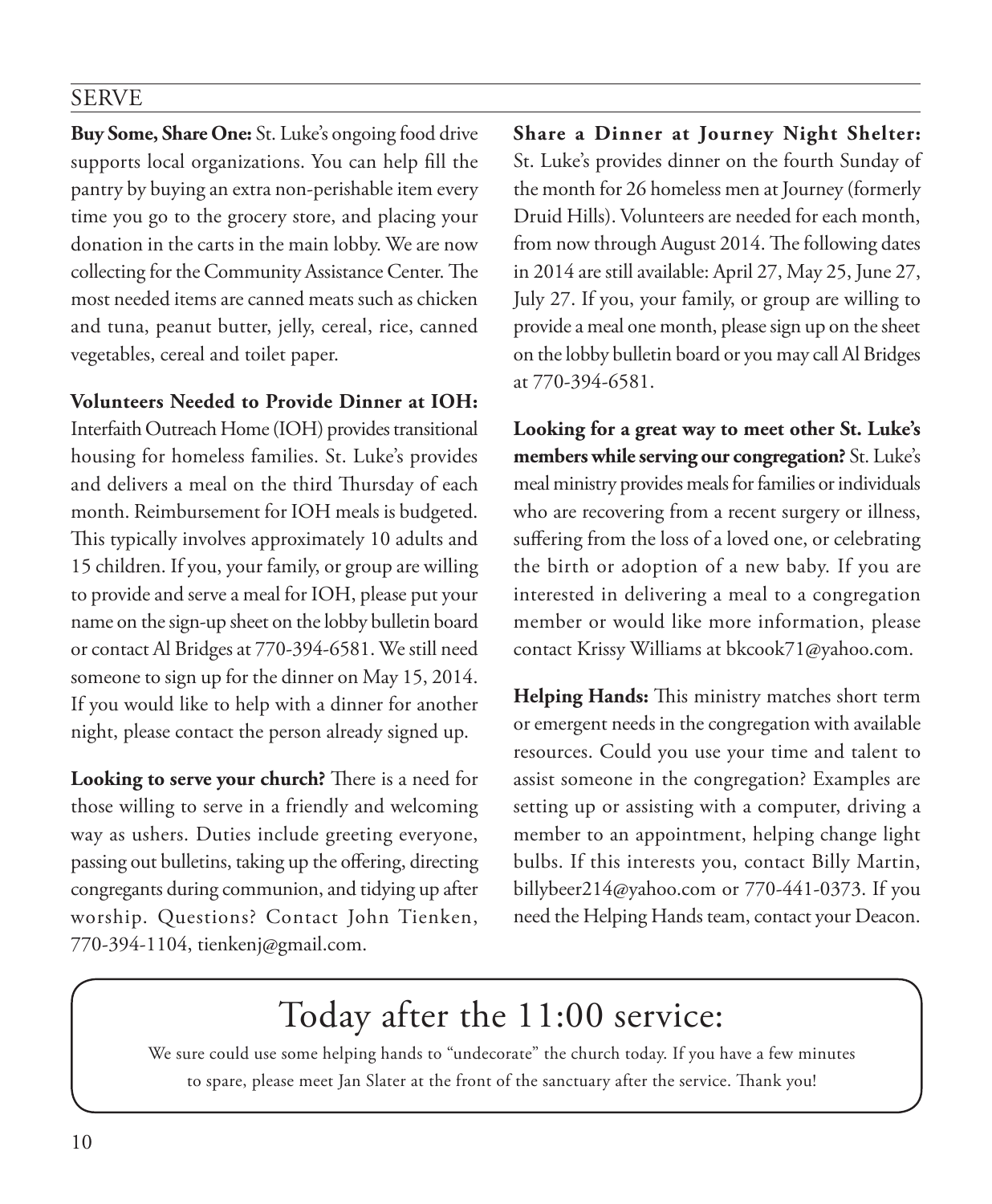# SERVE

**Get together with some friends for a continental breakfast** here at St. Luke's every Sunday morning and welcome folks as they arrive. If you and your friends could furnish one of these breakfasts, we will be glad to reimburse you. Please sign up on http:// bit.ly/slpcbrkfst or contact Jay Burton, jburton@ mfllaw.com. We also need volunteers to greet folks as they come in through the lobby and narthex. All you need is a smile and to be able to open a door! Families are encouraged to help. Sign up to be a greeter at http://bit.ly/slpcgreet2 or contact Jay Burton, jburton@mfllaw.com.

**Prayer Ministry:** Our St. Luke's Prayer Ministry Team is involved in intercessory prayer. Intercessory prayer is the act of praying on behalf of others. The Bible is clear that Christians are called to be intercessors. If you would like to become a part of the Prayer Ministry Team, contact Paula Barbin, barbin@fulton.K12.ga.us or 678-297-9877.

**R.O.C.K. (Reaching Out Through Crocheting & Knitting):** Wednesdays, 10 a.m. - noon. Men and women, young and not quite so young, of any skill level, are welcome! We make prayer shawls, layette sets for preemies, squares for blankets, and other items for outreach projects.

# SLPC Friends:

We hope you had a wonderful Christmas and now a happy new year. Many of you are including "staying really active at St. Luke's" in your new year's resolutions; we are here to help!

Our next opportunity to host homeless children and their parents is the **week of February 2-9**. The first Sunday is Scottish Heritage Sunday–the day after the Tartan Trot.

The signup link is just like the last one except that the URL ends with 5 (for our fifth hosting week):

www.SignUpGenius.com/go/805084CAFAF28A75-slpc5

Or, go to www.signupgenius.com, search for slpcfamilypromise@yahoo.com, and sign up.

We are continuing with the November changes to the schedule based on your feedback. Guest families now usually have cars… often very basic, but a car nonetheless. This has reduced the need for driving the van and there is less 'afternoon hosting' on weekdays. Because guests seem to arrive later for dinner, we have pushed the dinner slot to 6:30-8:30 (plan to eat closer to 7:00). We want to keep bedtime the same, so we are going to remove the evening host slot after dinner.

Thank you for all you do for these families. See you in 2014!

### David King

770-598-8682 (mobile) / 770-394-2742 (home) / cardheel@yahoo.com